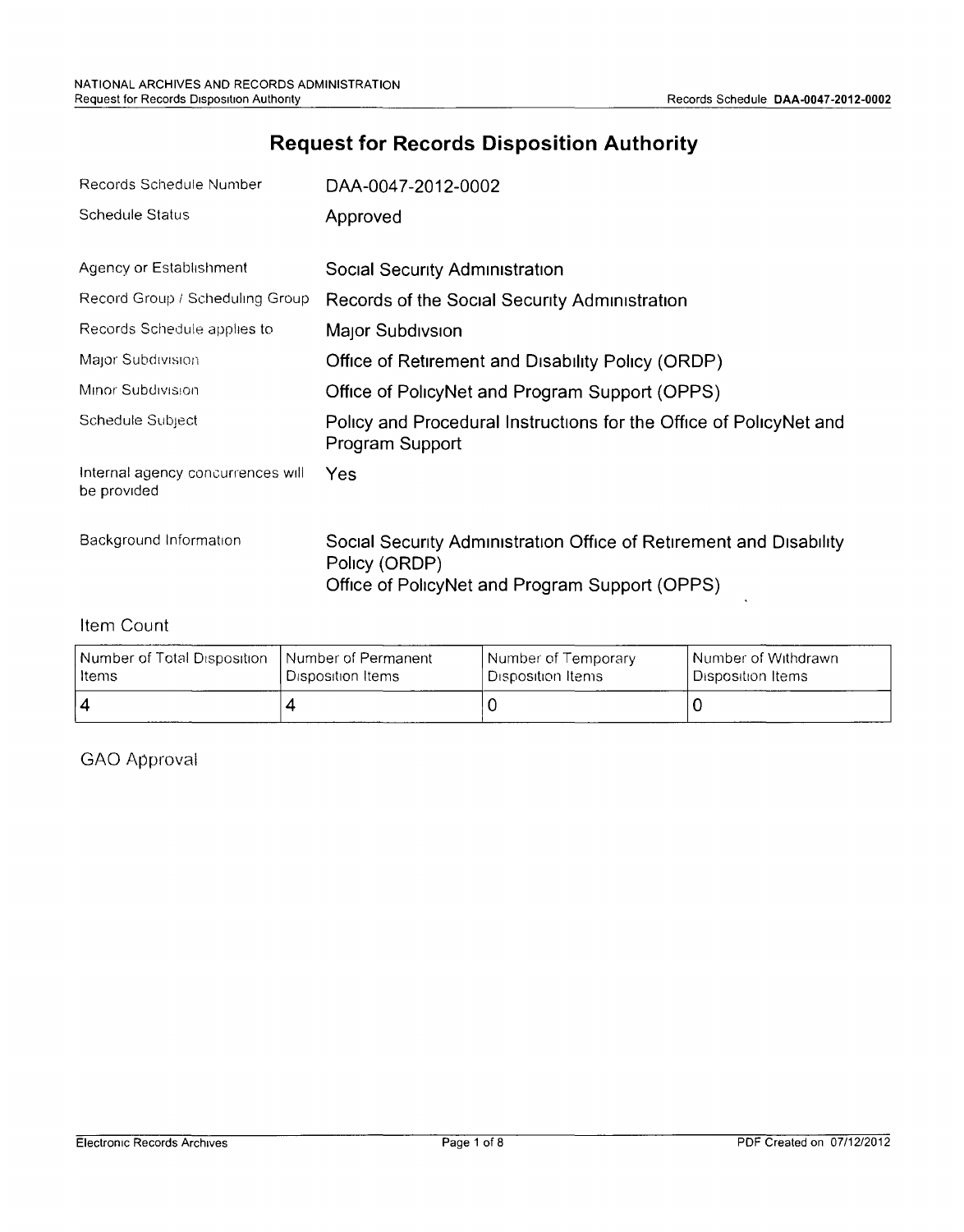# Outline of Records Schedule Items for DAA-0047-2012-0002

| Sequence Number |                                                                                                     |
|-----------------|-----------------------------------------------------------------------------------------------------|
|                 | Policy, Regulations, and Program Directives Records                                                 |
| 11              | I National Issuances<br>Disposition Authority Number DAA-0047-2012-0002-0001                        |
| 12              | Il National Issuance Background Files<br>Disposition Authority Number DAA-0047-2012-0002-0002       |
| 13              | III National Program Circulars<br>Disposition Authority Number DAA-0047-2012-0002-0003              |
| 14              | IV Regional Program Circulars and Issuances<br>Disposition Authority Number DAA-0047-2012-0002-0004 |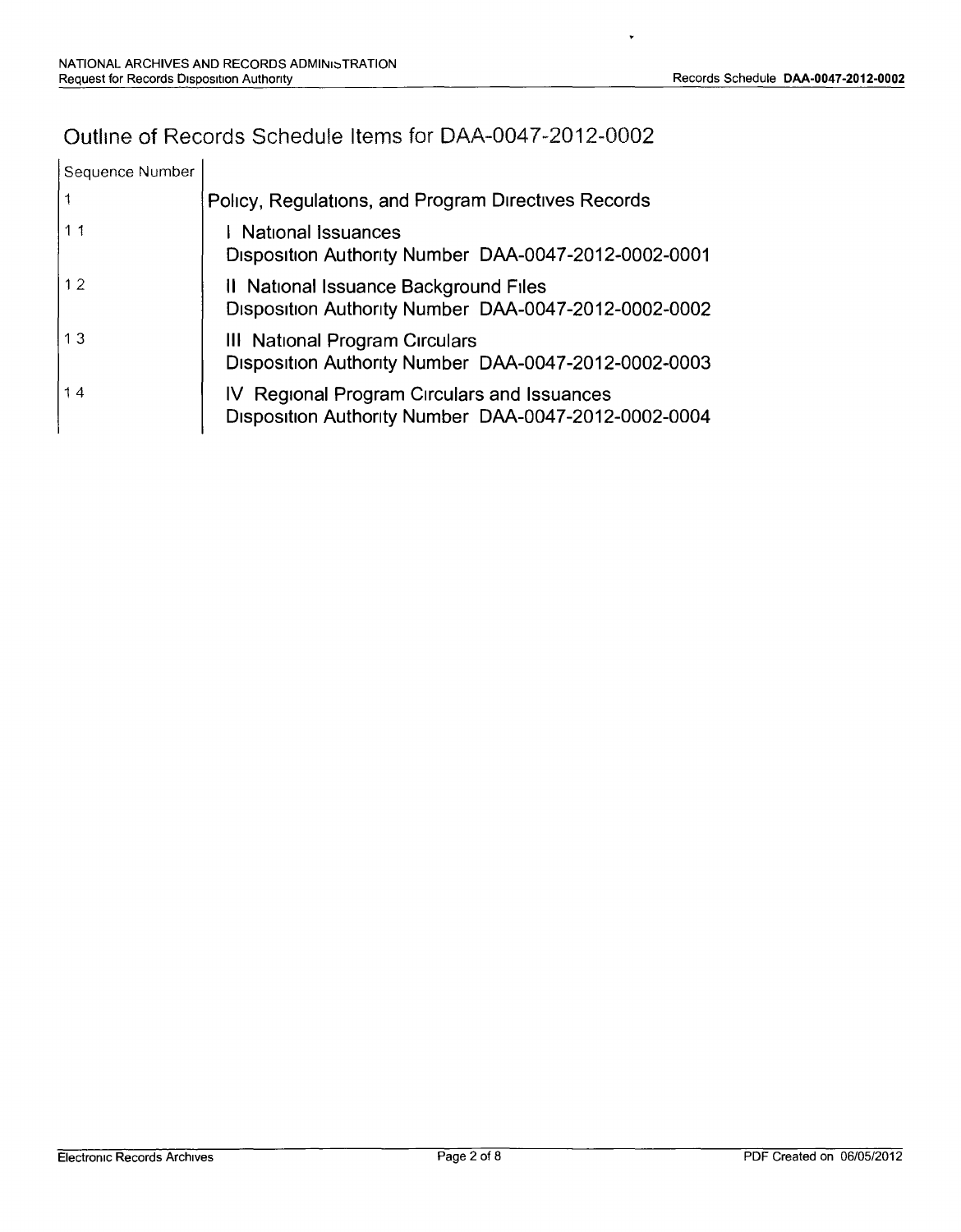### Records Schedule Items

| Sequence Number |                                                                                                                                                                                                                                                                                                                                                                                                                                                                                                                                                                                                                                                                                                  |                                                                                                                                                                                                                                                                                                                                                                                                                                                                                                                                                                                                                                                                                                                                                                                                                                                                                                                                                                                                                                                      |  |
|-----------------|--------------------------------------------------------------------------------------------------------------------------------------------------------------------------------------------------------------------------------------------------------------------------------------------------------------------------------------------------------------------------------------------------------------------------------------------------------------------------------------------------------------------------------------------------------------------------------------------------------------------------------------------------------------------------------------------------|------------------------------------------------------------------------------------------------------------------------------------------------------------------------------------------------------------------------------------------------------------------------------------------------------------------------------------------------------------------------------------------------------------------------------------------------------------------------------------------------------------------------------------------------------------------------------------------------------------------------------------------------------------------------------------------------------------------------------------------------------------------------------------------------------------------------------------------------------------------------------------------------------------------------------------------------------------------------------------------------------------------------------------------------------|--|
| 1               | Policy, Regulations, and Program Directives Records<br>This schedule provides authoritative instructions for the disposition of agency<br>information located in the Office of Retirement and Disability Policy (ORDP), Office<br>of PolicyNet (OPPS) regardless of media It grants authority for the disposition of<br>existing and future Office of Retirement and Disability Policy, Office of PolicyNet<br>records such as SSA policy, regulations, program directives, and other formal<br>policy and procedural issuances - wherever located in the agency Portions of<br>the issuances may contain sensitive instructions that necessitate withholding the<br>information from the public |                                                                                                                                                                                                                                                                                                                                                                                                                                                                                                                                                                                                                                                                                                                                                                                                                                                                                                                                                                                                                                                      |  |
| 1 <sub>1</sub>  | National Issuances                                                                                                                                                                                                                                                                                                                                                                                                                                                                                                                                                                                                                                                                               |                                                                                                                                                                                                                                                                                                                                                                                                                                                                                                                                                                                                                                                                                                                                                                                                                                                                                                                                                                                                                                                      |  |
|                 | <b>Disposition Authority Number</b>                                                                                                                                                                                                                                                                                                                                                                                                                                                                                                                                                                                                                                                              | DAA-0047-2012-0002-0001                                                                                                                                                                                                                                                                                                                                                                                                                                                                                                                                                                                                                                                                                                                                                                                                                                                                                                                                                                                                                              |  |
|                 | historical copies/issuances regardless of media                                                                                                                                                                                                                                                                                                                                                                                                                                                                                                                                                                                                                                                  | Files include instructional manuals, directives, and other formal policy and<br>procedural issuances prepared by SSA relating to Social Security programs<br>regardless of media These include, but are not limited to, the final agency copy of<br>the issuance, along with the Transmittal Cover Sheet and approval forms, when<br>applicable, for Program Operations Manual System (POMS), Teleservice Center<br>Operating Guide (TSCOG), Operations Bulletins, Modernized Systems Operations<br>Manual (MSOM), Hearings, Appeals and Litigation Law (HALLEX) Manual,<br>Administrative Messages (AMs), Emergency Messages (EMs), Management<br>Support Specialists (MSS) Messages, Claims Manual, Postentitlement Manual,<br>Mail and Direct Input Manual, Black Lung Payment Manual, Disability Operating<br>Manual, Desk Manual for Claims Clericals, Law and Regulations, Rulings<br>and Acquisitions, SSA Handbook, PolicyNet, Q&A (PolicyNet), Administrative<br>Instructions Manual System (AIMS), and their equivalents This includes all |  |
|                 | Final Disposition                                                                                                                                                                                                                                                                                                                                                                                                                                                                                                                                                                                                                                                                                | Permanent                                                                                                                                                                                                                                                                                                                                                                                                                                                                                                                                                                                                                                                                                                                                                                                                                                                                                                                                                                                                                                            |  |
|                 | Item Status                                                                                                                                                                                                                                                                                                                                                                                                                                                                                                                                                                                                                                                                                      | Active                                                                                                                                                                                                                                                                                                                                                                                                                                                                                                                                                                                                                                                                                                                                                                                                                                                                                                                                                                                                                                               |  |
|                 | Is this item media neutral?                                                                                                                                                                                                                                                                                                                                                                                                                                                                                                                                                                                                                                                                      | Yes                                                                                                                                                                                                                                                                                                                                                                                                                                                                                                                                                                                                                                                                                                                                                                                                                                                                                                                                                                                                                                                  |  |
|                 | Do any of the records covered<br>by this item currently exist in<br>electronic formal(s) other than e-<br>mail and word processing?                                                                                                                                                                                                                                                                                                                                                                                                                                                                                                                                                              | <b>No</b>                                                                                                                                                                                                                                                                                                                                                                                                                                                                                                                                                                                                                                                                                                                                                                                                                                                                                                                                                                                                                                            |  |
|                 | <b>GRS or Superseded Authority</b><br>Citation                                                                                                                                                                                                                                                                                                                                                                                                                                                                                                                                                                                                                                                   | NC-47-75-3, Item IIA, IIB, SVIII A, XIV A &<br>B NC-47-75-7, Item XI A NC-47-76-6, Item<br>A NC1-47-76-25, IB NC1-47-77-16, Item 1A,<br>1b, 4(1), 4a(2), 4A(b) NC1-47-78-12, Item 4G<br>NC1-47-78-20, Item 1 D, 1 E NC1-47-78-21, Item<br>II B NC1-47-80-7, Item 1 A, 1 B                                                                                                                                                                                                                                                                                                                                                                                                                                                                                                                                                                                                                                                                                                                                                                            |  |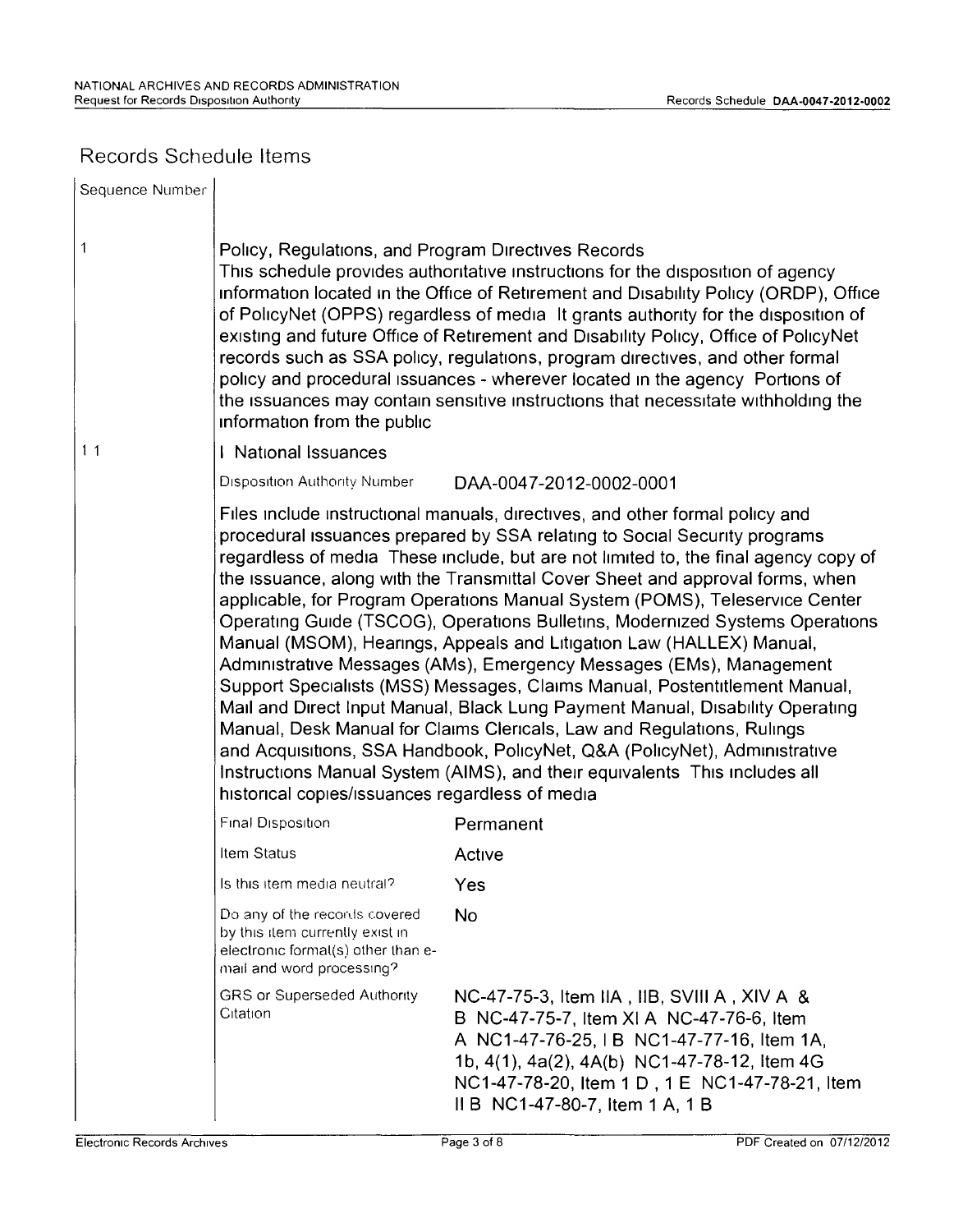|    | <b>Disposition Instruction</b>                                                                                                                                                                                                                                                                                                                                                                                                                                                                                                                                        |                                                                                                                                                                                                                        |  |
|----|-----------------------------------------------------------------------------------------------------------------------------------------------------------------------------------------------------------------------------------------------------------------------------------------------------------------------------------------------------------------------------------------------------------------------------------------------------------------------------------------------------------------------------------------------------------------------|------------------------------------------------------------------------------------------------------------------------------------------------------------------------------------------------------------------------|--|
|    | If this item has multiple sections<br>indicate here records to which<br>this section apply                                                                                                                                                                                                                                                                                                                                                                                                                                                                            | Office Responsible for Issuance                                                                                                                                                                                        |  |
|    | Cutoff Instruction                                                                                                                                                                                                                                                                                                                                                                                                                                                                                                                                                    | Cut off at the end of the fiscal year in which records<br>are superseded or discontinued                                                                                                                               |  |
|    | Transfer to the National Archives<br>for Accessioning                                                                                                                                                                                                                                                                                                                                                                                                                                                                                                                 | Transfer electronic records to NARA (according to<br>acceptable standards at the time) immediately after<br>cutoff Transfer all other records to NARA in 5 year<br>blocks 15 years after cutoff of most recent records |  |
|    | Additional Information                                                                                                                                                                                                                                                                                                                                                                                                                                                                                                                                                |                                                                                                                                                                                                                        |  |
|    | What will be the date span of the<br>initial transfer of records to the<br>National Archives?                                                                                                                                                                                                                                                                                                                                                                                                                                                                         | Unknown<br>When records are superseded, discontinued or no<br>longer needed for reference                                                                                                                              |  |
|    | How frequently will your agency<br>transfer these records to the<br>National Archives?                                                                                                                                                                                                                                                                                                                                                                                                                                                                                | Every 12 Months                                                                                                                                                                                                        |  |
| 12 | Il National Issuance Background Files                                                                                                                                                                                                                                                                                                                                                                                                                                                                                                                                 |                                                                                                                                                                                                                        |  |
|    | Disposition Authority Number                                                                                                                                                                                                                                                                                                                                                                                                                                                                                                                                          | DAA-0047-2012-0002-0002                                                                                                                                                                                                |  |
|    | Records accumulated in the preparation, clearance, issuance or interpretation of<br>national issuances, instructional manuals and comparable materials regardless<br>of media Included are studies, Intercomponent Review Draft (IRD), electronic<br>Intercomponent Review Draft (eIRD) copies, comments and dispositions (i.e.,<br>clearance comments, concurrences), recommendations and similar records that<br>provide a basis for issuance or contribute to the content of the issuance This<br>includes all historical copies and issuances regardless of media |                                                                                                                                                                                                                        |  |
|    | Final Disposition                                                                                                                                                                                                                                                                                                                                                                                                                                                                                                                                                     | Permanent                                                                                                                                                                                                              |  |
|    | Item Status                                                                                                                                                                                                                                                                                                                                                                                                                                                                                                                                                           | Active                                                                                                                                                                                                                 |  |
|    | Is this item media neutral?                                                                                                                                                                                                                                                                                                                                                                                                                                                                                                                                           | Yes                                                                                                                                                                                                                    |  |
|    | Do any of the records covered<br>by this item currently exist in<br>electronic format(s) other than e-<br>mail and word processing?                                                                                                                                                                                                                                                                                                                                                                                                                                   | No                                                                                                                                                                                                                     |  |
|    | Disposition Instruction                                                                                                                                                                                                                                                                                                                                                                                                                                                                                                                                               |                                                                                                                                                                                                                        |  |
|    | If this item has multiple sections<br>indicate here records to which<br>this section apply                                                                                                                                                                                                                                                                                                                                                                                                                                                                            | Office Responsible for Preparation and Final<br>Approval                                                                                                                                                               |  |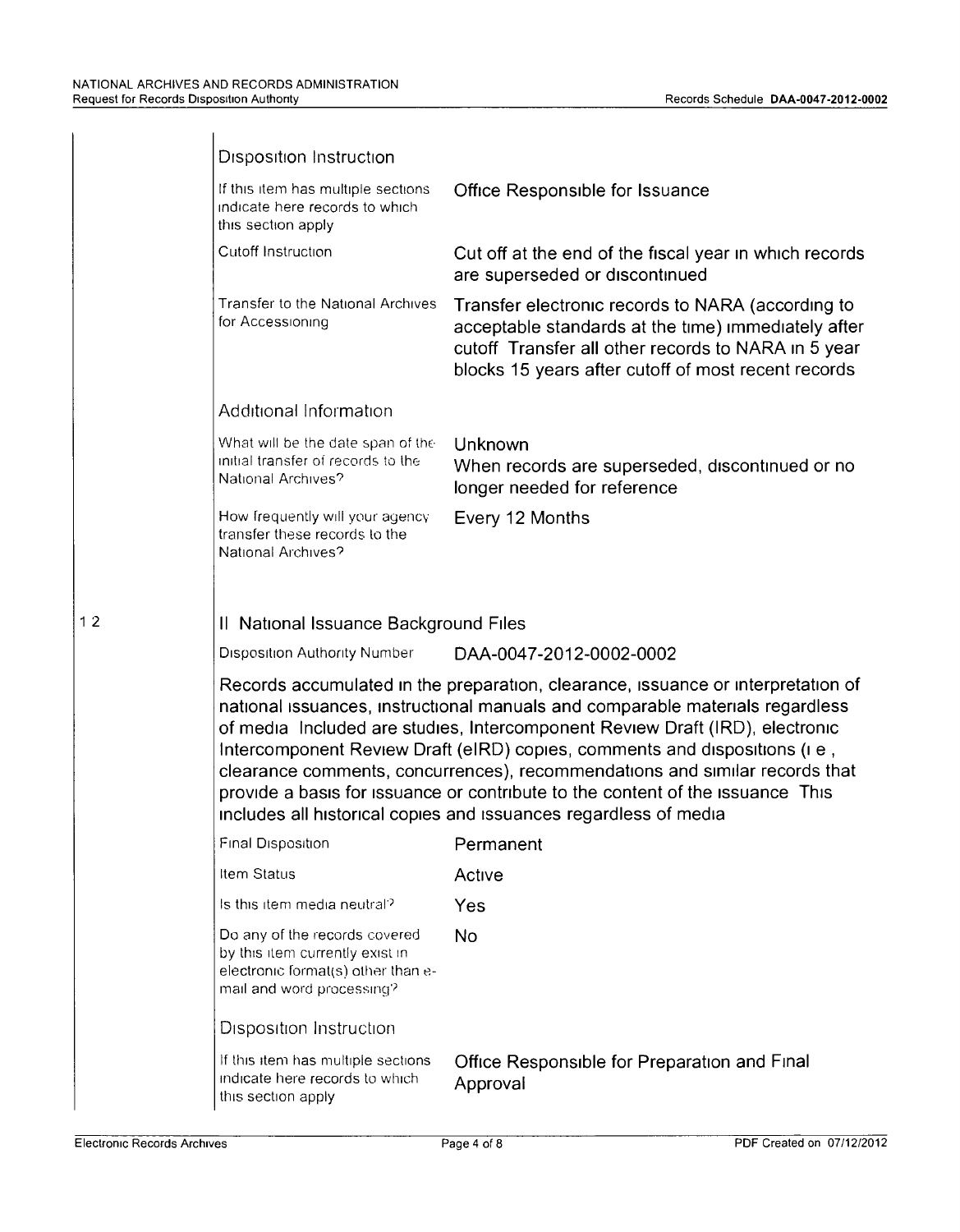|    | Cutoff Instruction                                                                                                                                                                                                                                                                                                | Cut off at the end of the fiscal year in which records<br>are superseded or discontinued                                                                                                                               |  |  |
|----|-------------------------------------------------------------------------------------------------------------------------------------------------------------------------------------------------------------------------------------------------------------------------------------------------------------------|------------------------------------------------------------------------------------------------------------------------------------------------------------------------------------------------------------------------|--|--|
|    | Transfer to the National Archives<br>for Accessioning                                                                                                                                                                                                                                                             | Transfer electronic records to NARA (according to<br>acceptable standards at the time) immediately after<br>cutoff Transfer all other records to NARA in 5 year<br>blocks 15 years after cutoff of most recent records |  |  |
|    | Additional Information                                                                                                                                                                                                                                                                                            |                                                                                                                                                                                                                        |  |  |
|    | What will be the date span of the<br>initial transfer of records to the<br>National Archives?                                                                                                                                                                                                                     | Unknown<br>When superseded, discontinued or when no longer<br>needed for reference                                                                                                                                     |  |  |
|    | How frequently will your agency<br>transfer these records to the<br>National Archives?                                                                                                                                                                                                                            | Every 12 Months                                                                                                                                                                                                        |  |  |
|    |                                                                                                                                                                                                                                                                                                                   |                                                                                                                                                                                                                        |  |  |
| 13 | III National Program Circulars                                                                                                                                                                                                                                                                                    |                                                                                                                                                                                                                        |  |  |
|    | Disposition Authority Number                                                                                                                                                                                                                                                                                      | DAA-0047-2012-0002-0003                                                                                                                                                                                                |  |  |
|    | Circulars issued in paper format containing information pertaining to new<br>developments in SSA administered programs, correspondence and backgrounds<br>material, alerts of cyclical occurrences, reminder items to field offices and program<br>components, and similar data, including background information |                                                                                                                                                                                                                        |  |  |
|    | Final Disposition                                                                                                                                                                                                                                                                                                 | Permanent                                                                                                                                                                                                              |  |  |
|    | Item Status                                                                                                                                                                                                                                                                                                       | Active                                                                                                                                                                                                                 |  |  |
|    | Is this item media neutral?                                                                                                                                                                                                                                                                                       | Yes                                                                                                                                                                                                                    |  |  |
|    | Do any of the records covered<br>by this item currently exist in<br>electronic format(s) other than e-<br>mail and word processing?                                                                                                                                                                               | <b>No</b>                                                                                                                                                                                                              |  |  |
|    | <b>Disposition Instruction</b>                                                                                                                                                                                                                                                                                    |                                                                                                                                                                                                                        |  |  |
|    | Cutoff Instruction                                                                                                                                                                                                                                                                                                | Cut off at the end of the fiscal year in which the<br>records are superseded or discontinued                                                                                                                           |  |  |
|    | Transfer to the National Archives<br>for Accessioning                                                                                                                                                                                                                                                             | Transfer electronic records to NARA (according to<br>acceptable standards at the time) immediately after<br>cutoff Transfer all other records to NARA in 5 year<br>blocks 15 years after cutoff of most recent records |  |  |
|    | Additional Information                                                                                                                                                                                                                                                                                            |                                                                                                                                                                                                                        |  |  |
|    | What will be the date span of the<br>initial transfer of records to the<br>National Archives?                                                                                                                                                                                                                     | Unknown                                                                                                                                                                                                                |  |  |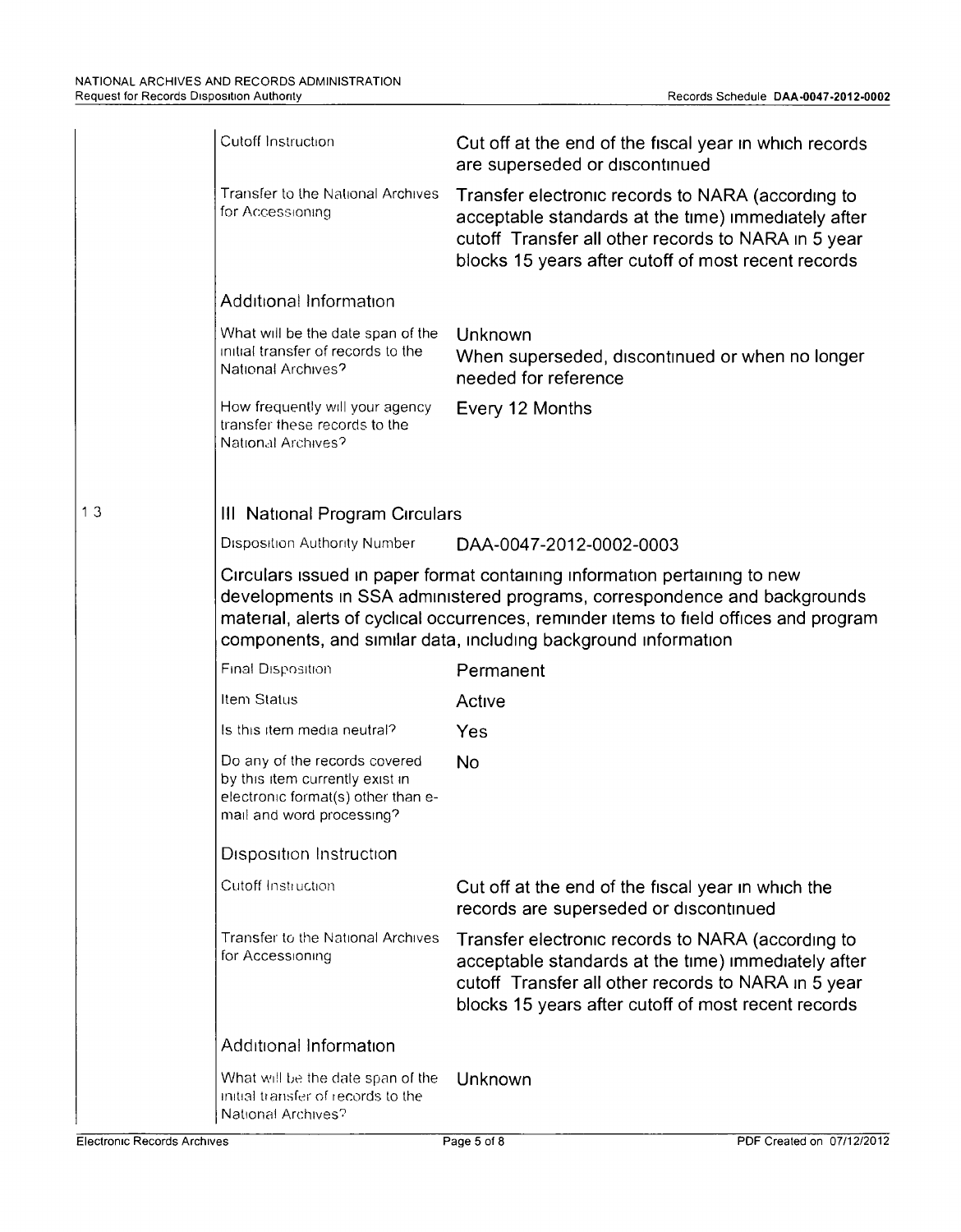|    |                                                                                                                                                                | When superseded, discontinued, or when no longer<br>needed for reference                                                                                                                                               |  |  |
|----|----------------------------------------------------------------------------------------------------------------------------------------------------------------|------------------------------------------------------------------------------------------------------------------------------------------------------------------------------------------------------------------------|--|--|
|    | How frequently will your agency<br>transfer these records to the<br>National Archives?                                                                         | Every 12 Months                                                                                                                                                                                                        |  |  |
| 14 | IV Regional Program Circulars and Issuances                                                                                                                    |                                                                                                                                                                                                                        |  |  |
|    | Disposition Authority Number                                                                                                                                   | DAA-0047-2012-0002-0004                                                                                                                                                                                                |  |  |
|    | All paper and electronic issuances and program circulars published by program<br>service centers and regional offices, including background issuance materials |                                                                                                                                                                                                                        |  |  |
|    | Final Disposition                                                                                                                                              | Permanent                                                                                                                                                                                                              |  |  |
|    | Item Status                                                                                                                                                    | Active                                                                                                                                                                                                                 |  |  |
|    | Is this item media neutral?                                                                                                                                    | Yes                                                                                                                                                                                                                    |  |  |
|    | Do any of the records covered<br>by this item currently exist in<br>electronic formal(s) other than e-<br>mail and word processing?                            | No                                                                                                                                                                                                                     |  |  |
|    | Disposition Instruction                                                                                                                                        |                                                                                                                                                                                                                        |  |  |
|    | If this item has multiple sections<br>indicate here records to which<br>this section apply                                                                     | Office Responsible for Preparation and Final<br>Approval                                                                                                                                                               |  |  |
|    | Cutoff Instruction                                                                                                                                             | Cut off at the end of the fiscal year in which records<br>are superseded or discontinued                                                                                                                               |  |  |
|    | Transfer to the National Archives<br>for Accessioning                                                                                                          | Transfer electronic records to NARA (according to<br>acceptable standards at the time) immediately after<br>cutoff Transfer all other records to NARA in 5 year<br>blocks 15 years after cutoff of most recent records |  |  |
|    | Additional Information                                                                                                                                         |                                                                                                                                                                                                                        |  |  |
|    | What will be the date span of the<br>initial transfer of records to the<br>National Archives?                                                                  | Unknown<br>When superseded, discontinued or when no longer<br>needed for reference                                                                                                                                     |  |  |
|    | How frequently will your agency<br>transfer these records to the<br>National Archives?                                                                         | Every 12 Months                                                                                                                                                                                                        |  |  |